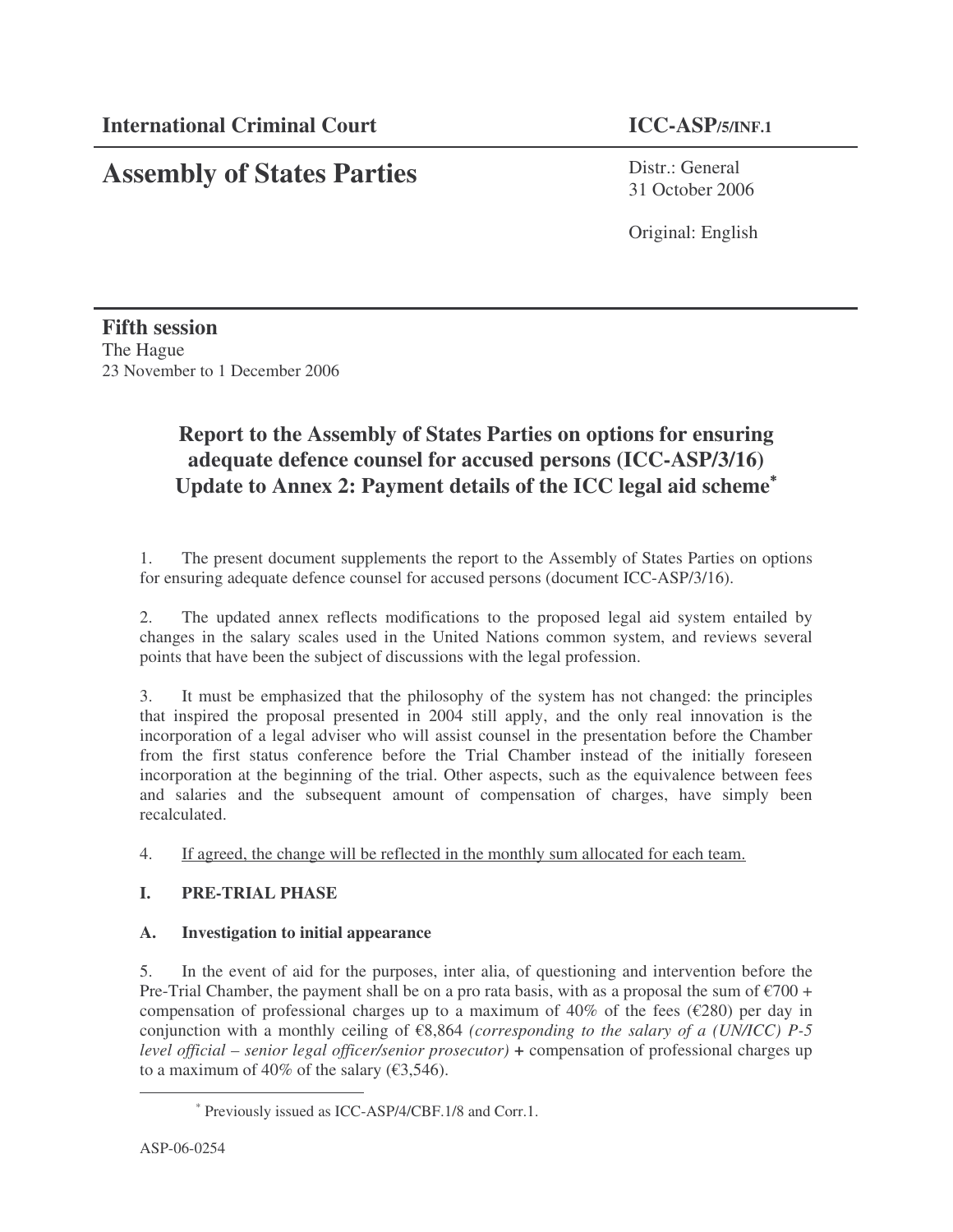#### **B. Initial appearance to first status conference before the Trial Chamber**

6. The proposed payment is  $\epsilon$ 16,318 + compensation of professional charges up to a maximum of 40% of the salary of members of the Professional category ( $\epsilon$ 3,546) =  $\epsilon$ 19,864 per month for the whole team.

7. The breakdown of payment for each category of staff member within the defence team is as follows:

- Counsel: €8,864 (*corresponding to the salary of a (UN/ICC) P-5 level official – senior legal officer/senior prosecutor*) + compensation of professional charges up to a maximum of 40% of the salary ( $\epsilon$ 3,546).
- Assistant: €3,454 (*corresponding to a (UN/ICC) G-5 level official – legal/administrative/language assistant*).
- Flat-rate amount available:  $€4,000$ .

#### **II. TRIAL PHASE**

#### **A. From the first status conference before the Trial Chamber to the closing arguments**

8. In a departure from the proposal submitted in 2004, it was agreed, after intensive consultations with the legal profession, that the legal adviser who will assist counsel in the presentation before the Chamber should join the team before the opening of the trial to give him or her the time necessary to get acquainted with the case and to cooperate in designing the defence strategy during the trial.

9. The proposed payment is  $\epsilon$ 28,207 + compensation of professional charges up to a maximum of 40% of the salary ( $\epsilon$ 8,302) =  $\epsilon$ 36,509 per month for the whole team.

10. The breakdown of the payment for each category of staff member within the defence team is as follows:

- Counsel: €8,864 (*corresponding to the salary of a (UN/ICC) P-5 level official – senior legal officer/senior prosecutor*) + compensation of professional charges up to a maximum of 40% of the salary ( $\epsilon$ 3,546).
- Legal adviser: €7,184 *(corresponding to the salary of a (UN/ICC) P-4 level official – legal officer/prosecutor) +* compensation of professional charges up to a maximum of 40% of the salary  $(\text{\textsterling}2,874)$ .
- Legal adviser: €4,705 *(corresponding to the salary of a (UN/ICC) P-2 level official – associate legal officer) +* compensation of professional charges up to a maximum of 40% of the salary ( $\epsilon$ 1,882).
- Assistant: €3,454 (*corresponding to a (UN/ICC) G-5 level official – legal/administrative/language assistant*).
- Flat-rate amount available:  $€4,000$ .